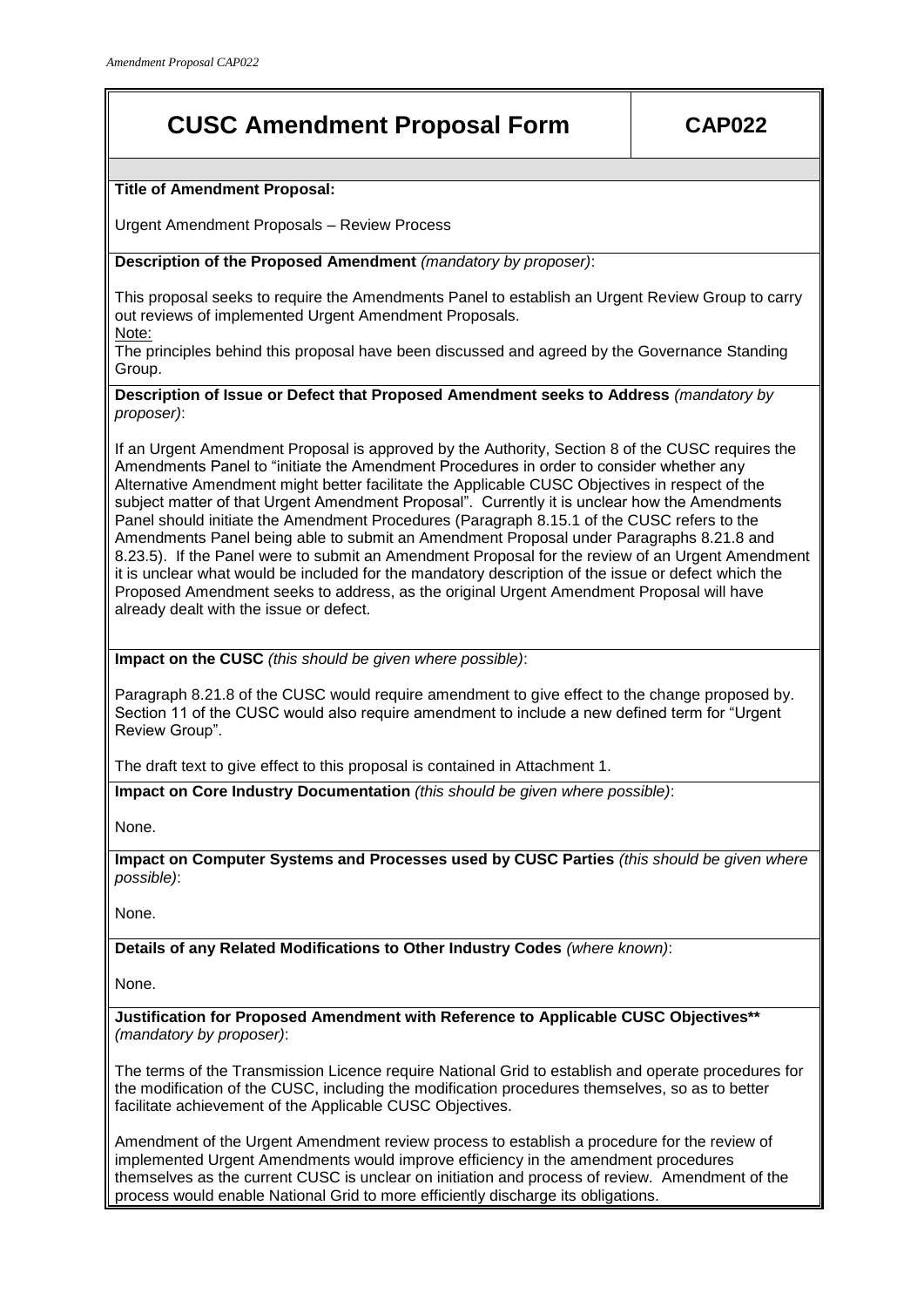| <b>Details of Proposer:</b><br>Organisation's Name                                                                                                          | The National Grid Company plc                                                                |
|-------------------------------------------------------------------------------------------------------------------------------------------------------------|----------------------------------------------------------------------------------------------|
| Capacity in which the Amendment is<br>being proposed:<br>(i.e. CUSC Party, BSC Party or<br>"energywatch")                                                   | <b>CUSC Party</b>                                                                            |
| <b>Details of Proposer's Representative:</b><br>Name:<br>Organisation:<br>Telephone Number:<br>Email Address:                                               | Andy Balkwill<br>The National Grid Company plc<br>024 76423198<br>andy.balkwill@uk.ngrid.com |
| <b>Details of Representative's Alternate:</b><br>Name:<br>Organisation:<br>Telephone Number:<br>Email Address:                                              | Emma Groves<br>The National Grid Company plc<br>024 76423053<br>emma.groves@uk.ngrid.com     |
| <b>Attachments (Yes/No): Yes</b><br>If Yes, Title and No. of pages of each Attachment: Attachment $1 -$ Draft Text to give effect to<br>proposal. One page. |                                                                                              |

#### **Notes:**

- 1. Those wishing to propose an Amendment to the CUSC should do so by filling in this "Amendment Proposal Form" that is based on the provisions contained in Section 8.15 of the CUSC. The form seeks to ascertain details about the Amendment Proposal so that the Amendments Panel can determine more clearly whether the proposal should be considered by a Working Group or go straight to wider National Grid Consultation.
- 2. The Panel Secretary will check that the form has been completed, in accordance with the requirements of the CUSC, prior to submitting it to the Panel. If the Panel Secretary accepts the Amendment Proposal form as complete, then he will write back to the Proposer informing him of the reference number for the Amendment Proposal and the date on which the Proposal will be considered by the Panel. If, in the opinion of the Panel Secretary, the form fails to provide the information required in the CUSC, then he may reject the Proposal. The Panel Secretary will inform the Proposer of the rejection and report the matter to the Panel at their next meeting. The Panel can reverse the Panel Secretary's decision and if this happens the Panel Secretary will inform the Proposer.

The completed form should be returned to:

Richard Dunn Panel Secretary Commercial Development National Grid Company plc National Grid House Kirby Corner Road Coventry, CV4 8JY Or via e-mail to: [CUSC.Team@uk.ngrid.com](mailto:CUSC.Team@uk.ngrid.com)

(Participants submitting this form by email will need to send a statement to the effect that the proposer acknowledges that on acceptance of the proposal for consideration by the Amendments Panel, a proposer which is not a CUSC Party shall grant a licence in accordance with Paragraph 8.15.7 of the CUSC. A Proposer that is a CUSC Party shall be deemed to have granted this Licence).

3. Applicable CUSC Objectives\*\* - These are defined within the National Grid Company Transmission Licence under Section C7F, paragraph 15. Reference should be made to this section when considering a proposed amendment.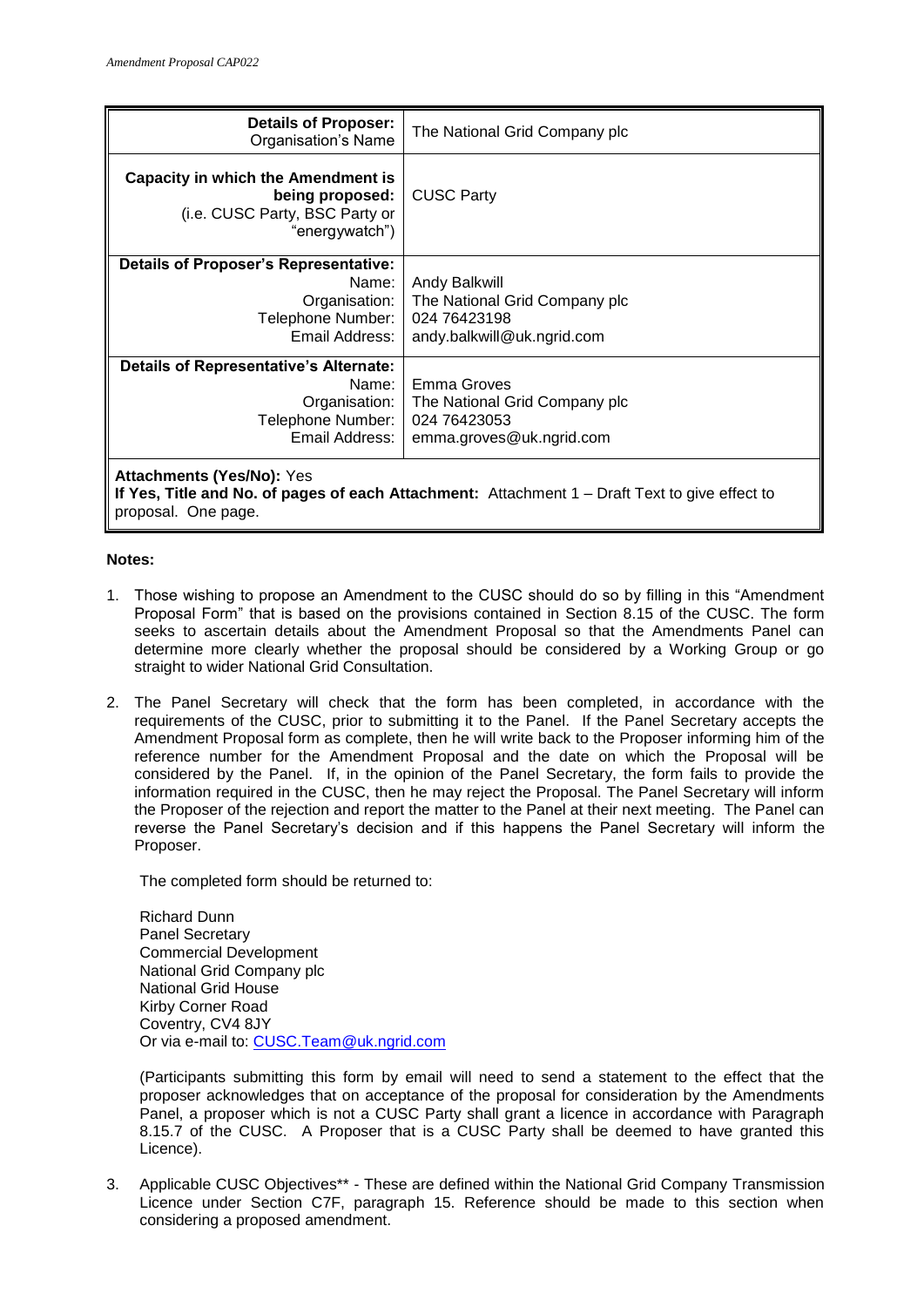#### **Attachment 1**

### **Draft Text to give effect to the Amendment Proposal**

### **8.15 AMENDMENT PROPOSALS**

8.15.1 A proposal to modify the **CUSC** may be made by a **CUSC Party**, by the **GECC** or by a **BSC Party** or, under Paragraphs 8.21.817 and 8.23.5, by the **Amendments Panel**.

#### **8.21 URGENT AMENDMENT PROPOSALS**

- 8.21.1 If any **CUSC Party** recommends to the **Panel Secretary** that a proposal should be treated as an **Urgent Amendment Proposal** in accordance with this Paragraph 8.21, the **Panel Secretary** shall notify the **Panel Chairman** who shall then endeavour to obtain the views of the **Amendments Panel** as to the matters set out in Paragraph 8.21.2. If for any reason the **Panel Chairman** is unable to do that, the **Panel Secretary** shall do so.
- 8.21.2 The matters referred to in Paragraph 8.21.1 are:
	- (a) whether such proposal should be treated as an **Urgent Amendment Proposal** in accordance with this Paragraph 8.21 and
	- (b) if so, the procedure and timetable to be followed in respect of such **Urgent Amendment Proposal**.
- 8.21.3 If:
	- (a) the **Amendments Panel** agrees that such proposal should be treated as an **Urgent Amendment Proposal**; or
	- (b) where the **Panel Chairman** or the **Panel Secretary** was unable to contact all **Panel Members**, the majority of **Panel Members** contacted so agree; or
	- (c) where the **Panel Chairman** or the **Panel Secretary** was unable to contact any other **Panel Member**, the **Panel Chairman** considers that such proposal should be treated as an **Urgent Amendment Proposal**,

the **Panel Chairman** or, in his absence, the **Panel Secretary** shall forthwith consult the **Authority** as to whether such **Amendment Proposal** is an **Urgent Amendment Proposal** and, if so, as to the procedure and timetable which should apply in respect thereof.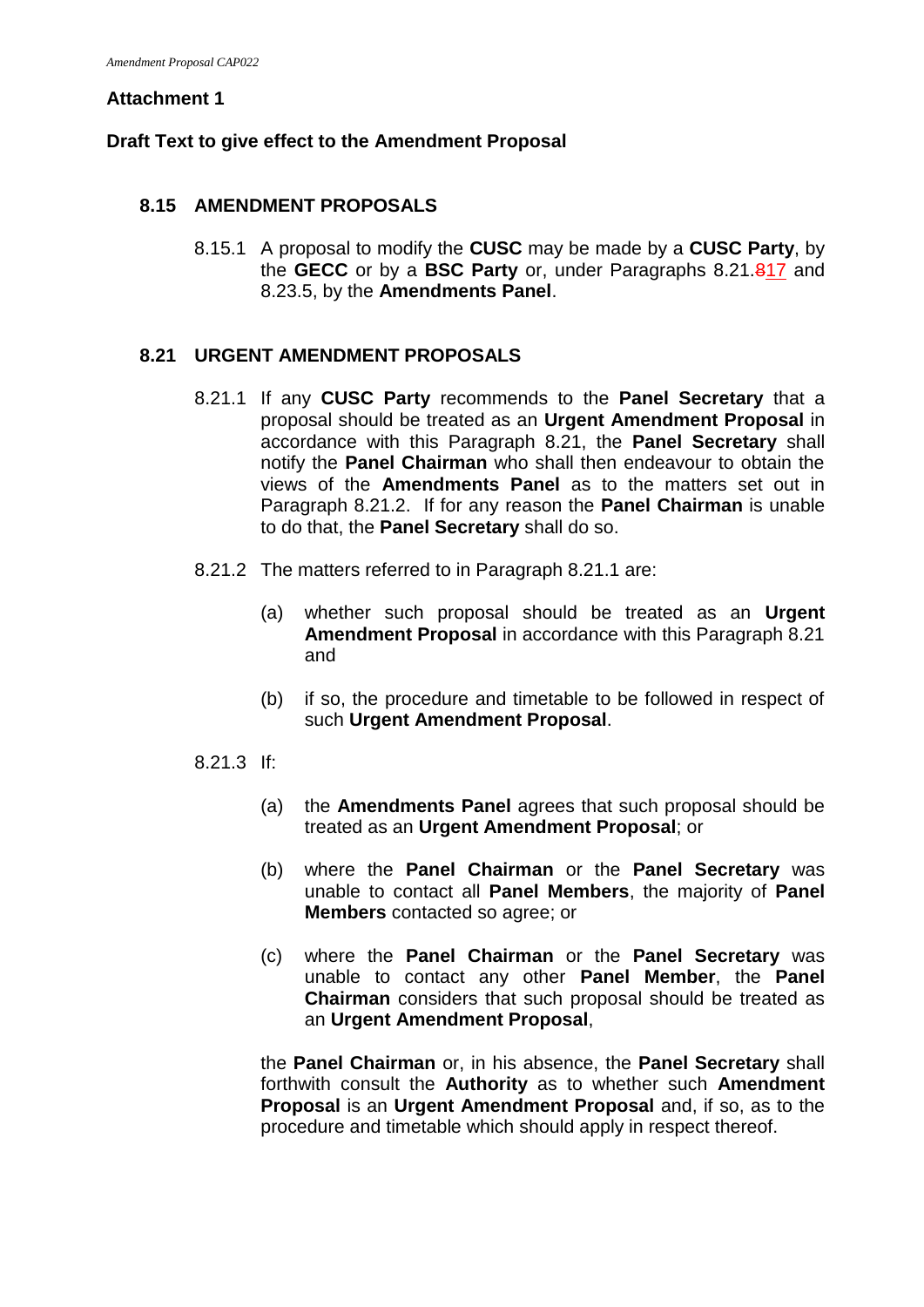### 8.21.4 The **Amendments Panel** shall:

- (a) not treat any **Amendment Proposal** as an **Urgent Amendment Proposal** except with the prior consent of the **Authority**;
- (b) comply with the procedure and timetable in respect of any **Urgent Amendment Proposal** approved by the **Authority**; and
- (c) comply with any direction of the **Authority** issued in respect of any of the matters on which the **Authority** is consulted pursuant to Paragraph 8.21.3.
- 8.21.5 For the purposes of this Paragraph 8.21.5, the procedure and timetable in respect of an **Urgent Amendment Proposal** may (with the approval of the Authority pursuant to Paragraph 8.21.3) deviate from all or part of the **Amendment Procedures** to follow any other procedure or timetable approved by the **Authority**.
- 8.21.6 The **Amendment Report** in respect of an **Urgent Amendment Proposal** shall include a statement as to why the **CUSC Party** believes that such **Amendment Proposal** should be treated as an **Urgent Amendment Proposal** and the extent to which the procedure followed deviated from the **Amendment Procedures** (other than the procedures in this Paragraph 8.21).
- 8.21.7 Each **CUSC Party** and each **Panel Member** shall take all reasonable steps to ensure that an **Urgent Amendment Proposal** is considered, evaluated and (subject to the approval of the **Authority**) implemented as soon as reasonably practicable, having regard to the urgency of the matter and, for the avoidance of doubt, an **Urgent Amendment Proposal** may (subject to the approval of the **Authority**) result in the **CUSC** being amended on the day on which such proposal is submitted.
- 8.21.8 Where an **Urgent Amendment Proposal** results in an amendment being made in accordance with Paragraph 8.23, the **Amendments Panel** shall following such amendment, establish an **Urgent Review Group** in accordance with Paragraph 8.21.10. initiate the **Amendment Procedures** in order to better facilitate the **Applicable CUSC Objectives** in respect of the subject matter of that **Urgent Amendment Proposal**.
- 8.21.9 The terms of reference of the **Urgent Review Group** will be to consider and report to the **Amendments Panel** as to whether there may be another solution that may, as compared with the implemented **Urgent Amendment Proposal**, better facilitate the **Applicable CUSC Objectives**. The **Amendments Panel** shall specify a timetable, which shall be no longer than three months) within which the **Urgent Review Group** is to report to it and may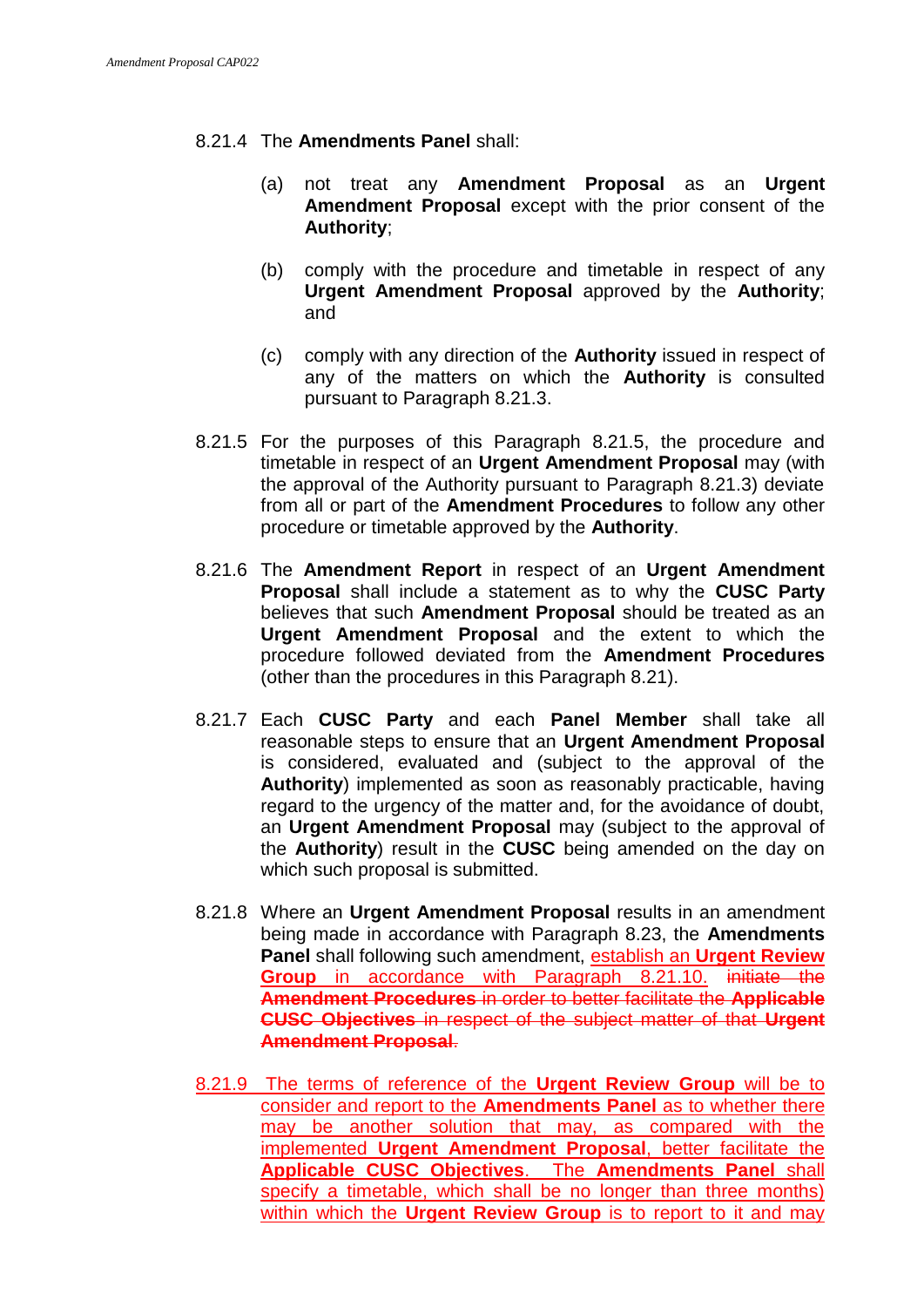establish other requirements in relation to the intended scope of the **Urgent Review Group's** considerations.

- 8.21.10 An **Urgent Review Group** shall comprise at least five (5) persons (who may be **Panel Members**) selected by the **Amendments Panel** from those nominated by **CUSC Parties** for their relevant experience and/or expertise in the areas forming the subject-matter of the Review. The **Amendments Panel** shall ensure, as far as possible, that an appropriate cross-section of representation, experience and expertise is represented on such **Urgent Review Group**, provided that there shall always be at least one member representing NGC. A representative of the **Authority** may attend any meeting of an **Urgent Review Group** as an observer and may speak at such meeting.
- 8.21.11 **NGC** shall in consultation with the **Amendments Panel** appoint the chairman of each **Urgent Review Group** who shall act impartially and as an independent chairman.
- 8.21.12 The **Amendments Panel** may add further members to an **Urgent Review Group** after it is established.
- 8.21.13 The **Amendments Panel** may (but shall not be obliged to) replace any member of **an Urgent Review Group** appointed pursuant to Paragraph 8.22.2 at any time if such member is unwilling or unable for whatever reason to fulfil that function and/or is deliberately and persistently disrupting or frustrating the work of the **Urgent Review Group**.

## 8.21.14

- (a) Each **Urgent Review Group** chairman shall prepare a report to the **Amendments Panel** responding to the matter detailed in the terms of reference in accordance with the time period set by the **Amendments Panel**.
- (b) If an **Urgent Review Group** is unable to reach agreement on any such matter, the report must reflect the views of the members of the **Urgent Review Group**.
- (c) The report will be circulated in draft form to **Urgent Review Group** members and a period of not less than five (5) **Business Days** given for comments thereon. Any unresolved comments made shall be reflected in the final report.
- (d) The chairman or another member (nominated by the chairman) of the **Urgent Review Group** shall attend the next **Amendments Panel** meeting following delivery of the report and may be invited to present the findings and/or answer the questions of **Panel Members** in respect thereof. Other members of the **Urgent Review Group** may also attend **such Amendments Panel** meeting.